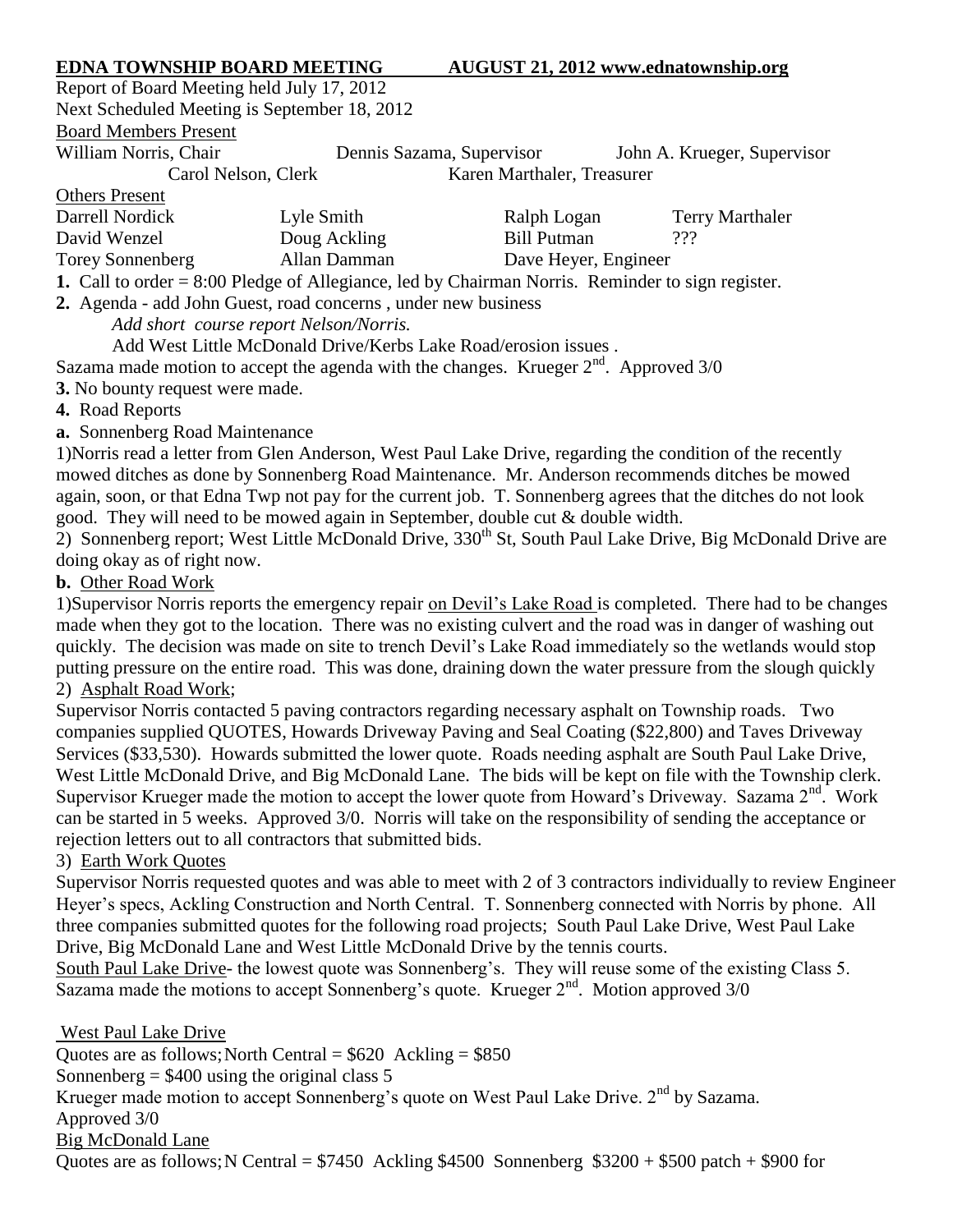geofabric. Motion to accept lowest quote from Ackling Construction was made by Krueger,

 $2<sup>nd</sup>$  by Norris. Approved  $3/0$ 

West Little McDonald Drive requires building up the road by the tennis courts, plus 200 feet of road needs asphalt. Quotes include removing old materials, replacing culvert, and doing the prep work for asphalt placement.

N. Central \$5950 Ackling \$5400 Sonnenberg = \$2400 w/o including class 5 which is necessary.

Sazama made motion to accept the lowest quote from Ackling Construction with the addition of a culvert 18feet x 48feet. Krueger  $2<sup>nd</sup>$ . Approved 3/0

**5.** Clerks report = needs a correction FEMA did not pay to put additional fill on all of Little McDonald Lake roads

Norris would like all three supervisors to be involved in sharing Township tasks, meetings with engineer to develop specifications, requesting quotes, meeting w/contractors, bringing the information to the meetings, writing acceptance or rejection letters.

Krueger brought up for discussion the following; if the road supervisor sees an emergency, he should bring in the contractors, and have either the clerk or the contractor connect with the other two supervisors. The discussion was interrupted by Ralph Logan, citing that Minnesota statutes include the ability of calling emergency road work meetings with all supervisors present if possible.

## **Minnesota Statute 365.37 CONFLICTS, BIDS, EMERGENCIES, PENALTY, REMOVAL. Subdivision 1.No conflicts; exceptions.**

*Except as provided in sections [471.87](/statutes?id=471.87%20/%20stat.471.87) to [471.89,](/statutes?id=471.89%20/%20stat.471.89) a supervisor or town board must not be a party to, or be directly or indirectly interested in, a contract made or payment voted by the town board.* 

## *Subd. 2.To lowest responsible bidder.*

*A contract let on quote must be let to the lowest responsible bidder.*

### *Subd. 2a.Best value alternative.*

*As an alternative to the procurement method described in subdivision 2, a contract for construction, building, alteration, improvement, or repair work may be awarded to the vendor or contractor offering the best value under a request for proposals as described in section [16C.28, subdivision 1,](/statutes?id=16C.28%20/%20stat.16C.28.1) paragraph (a), clause (2), and paragraph (c).* 

## *Subd. 3.Notice.*

*Before a contract is let on quote, ten days' public notice of the time and place of receiving bids must be given. The notice must be posted in the three most public places in the town or published for two weeks in a newspaper generally circulated in the town.*

## **\*\*\*Subd. 4.Special emergency exception.**

**If a special emergency comes up, a contract may be let without notice or competitive bidding. A special emergency is a situation requiring immediate action essential to the health, safety, or welfare of the town.** *Subd. 5.Violation; misdemeanor and removal.*

*A contract made or payment voted or made contrary to this section is void. A town officer who violates this section is guilty of a misdemeanor and must leave office.*

Sazama made motion to approve with corrections, Norris  $2<sup>nd</sup>$ . Approved  $3/0$ 

**6**. Treasurer's report; Expenditures in June were \$43,500.18. Cash balance as of 6/19/2012 is \$286,079.24. Motion to approve this report made by Krueger.  $2<sup>nd</sup>$  by Sazama. Report approved 3/0.

**7.** Claims to be paid

Correction; East Little McDonald Drive's work was not paid with FEMA \$\$\$\$\$

Wood Duck Loop = rock needs to be removed should not be an extra charge

Sazama made motion to pay the claims, Krueger  $2<sup>nd</sup>$  approved 3/0.

## **8.** Public comments

Big McDonald Lane - Edna Twp. Had to request quotes for repair because the cost was over 5% of the FEMA reimbursement. There is an added culvert also.

There will be culverts placed in other locations when approved. Edna Twp. does have some culverts on hand. Heyer will get a quote form to Norris that can be scanned and used when quotes are needed.

South Little McDonald Drive is starting to break up where the riprap was placed. The rock seems to be moving onto the road.